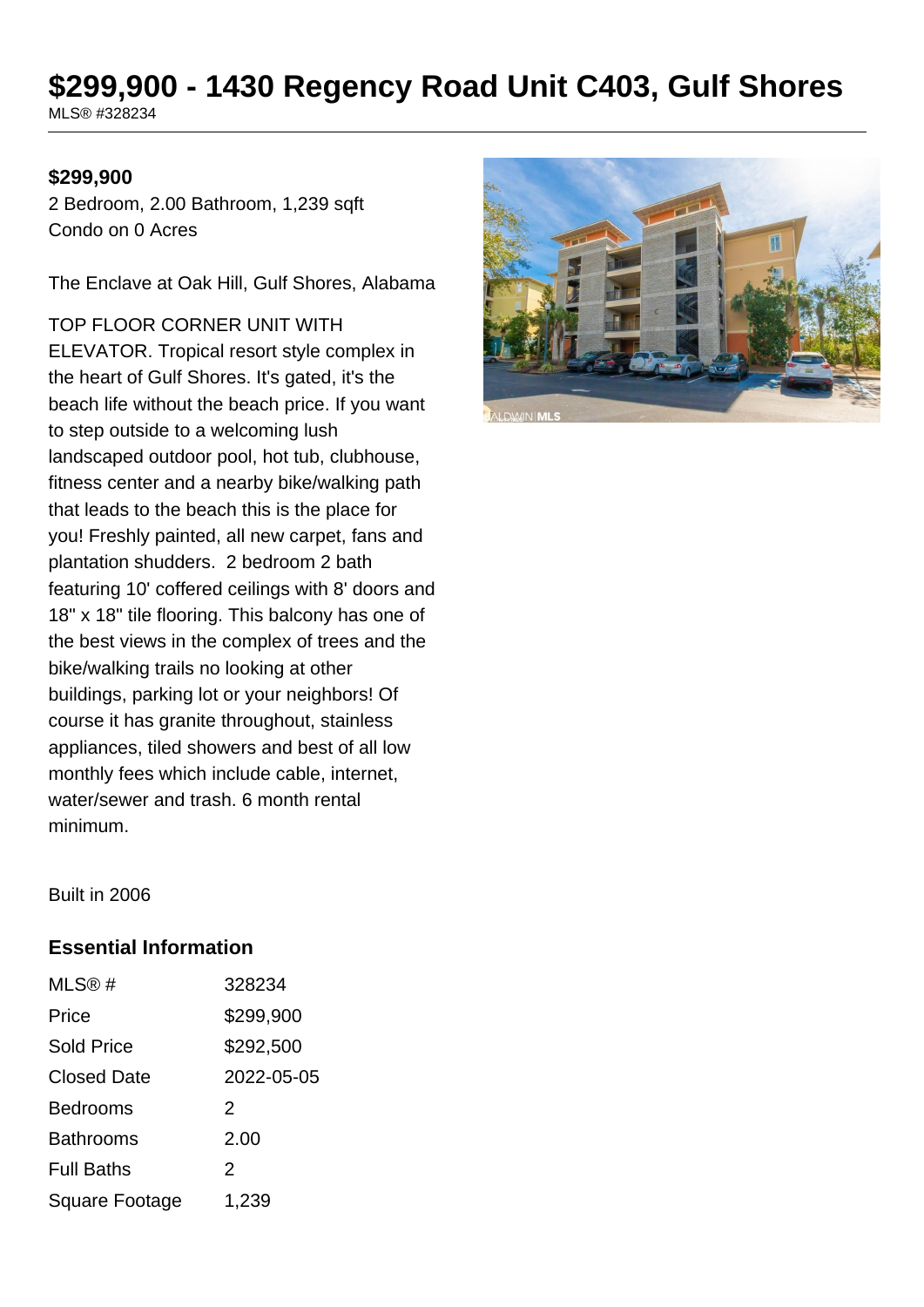| Acres             | 0.00                              |
|-------------------|-----------------------------------|
| <b>Year Built</b> | 2006                              |
| <b>Type</b>       | Condo                             |
| Sub-Type          | Residential Attached, Two Bedroom |
| <b>Style</b>      | Condo                             |
| <b>Status</b>     | Closed                            |

# **Community Information**

| Address      | 1430 Regency Road Unit C403 |
|--------------|-----------------------------|
| Area         | <b>Gulf Shores 1</b>        |
| Subdivision  | The Enclave at Oak Hill     |
| City         | <b>Gulf Shores</b>          |
| County       | <b>Baldwin</b>              |
| <b>State</b> | Alabama                     |
| Zip Code     | 36542                       |

### **Amenities**

| Amenities        | BBQ Area, Club House, Condo 3-Bdrms in Complex, Exercise Room, Fencing, |  |  |
|------------------|-------------------------------------------------------------------------|--|--|
|                  | Internet, Landscaping, Pool - Outdoor, Spa/Hot Tub, Gated               |  |  |
| <b>Utilities</b> | <b>Baldwin EMC</b>                                                      |  |  |
| View             | Southern View                                                           |  |  |
| Waterfront       | No Waterfront                                                           |  |  |
| Has Pool         | Yes                                                                     |  |  |

#### **Interior**

| Interior                 | Carpet, Tile                                              |           |        |                    |        |            |
|--------------------------|-----------------------------------------------------------|-----------|--------|--------------------|--------|------------|
| <b>Interior Features</b> | Covered Patio, High Ceilings, Internet, Window Treatments |           |        |                    |        |            |
| Appliances               | Dishwasher,<br>Range-Electric, Washer                     | Disposal, | Dryer, | Refrigerator w/lce | Maker, | Microwave, |
| Cooling                  | <b>Central Electric</b>                                   |           |        |                    |        |            |
| # of Stories             | 4                                                         |           |        |                    |        |            |
| <b>Stories</b>           | 4                                                         |           |        |                    |        |            |

## **Exterior**

| Exterior               | Stone, Wood       |
|------------------------|-------------------|
| <b>Lot Description</b> | <b>Some Trees</b> |
| Construction           | Resale            |
| Foundation             | Slab              |

#### **School Information**